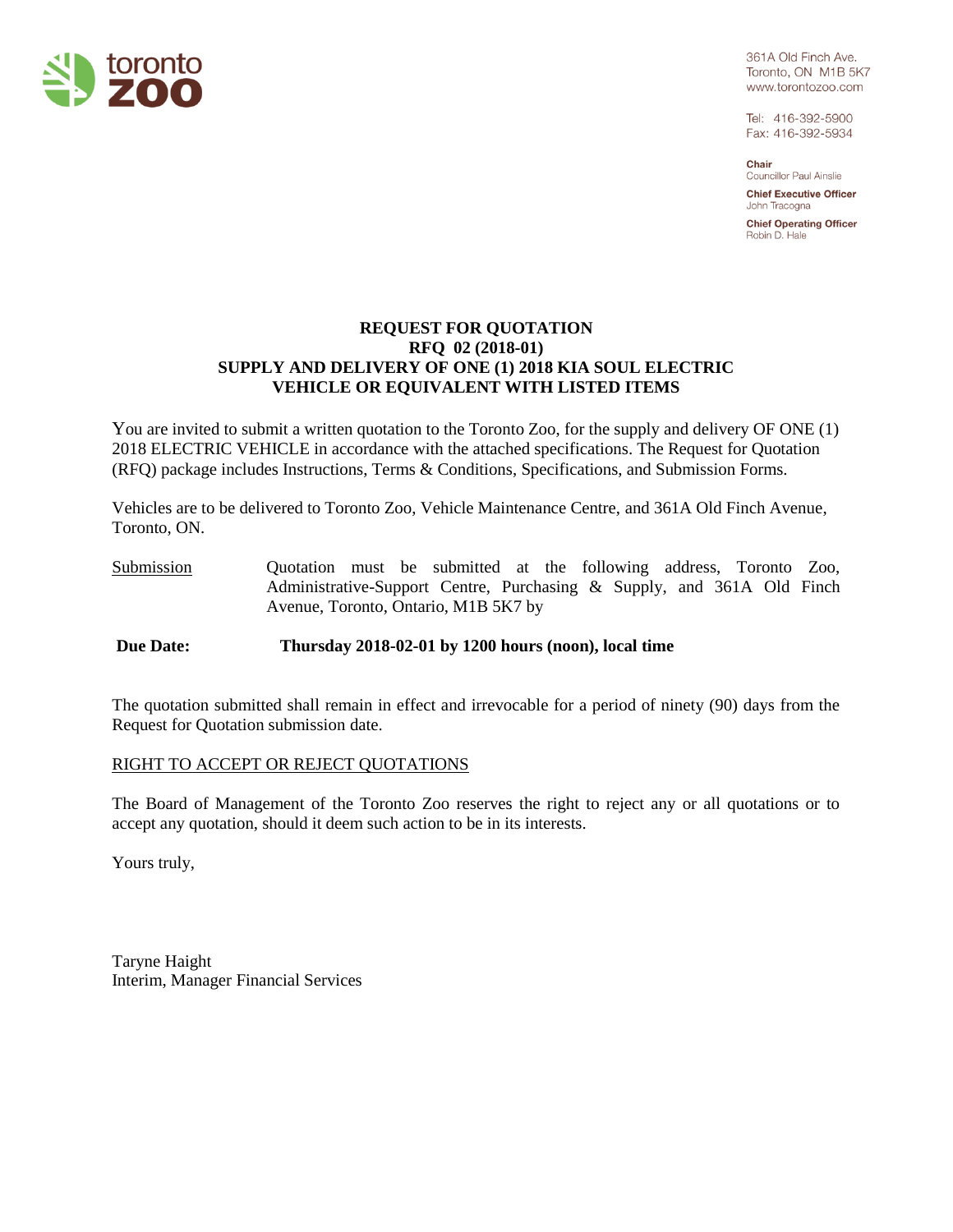# **TABLE OF CONTENTS**

| <b>SECTION</b>    | <b>DESCRIPTION</b>                    | PAGE NO. |
|-------------------|---------------------------------------|----------|
|                   |                                       |          |
| <b>RFQ LETTER</b> | <b>Invitation Letter</b>              |          |
| <b>T.O.C.</b>     | Table of Contents                     |          |
| 1.0               | Instructions                          |          |
| 2.0               | Specifications & General Requirements |          |
| 3.0               | Terms and Conditions                  | 11       |
| 4.0               | <b>Submission Form</b>                | 15       |
|                   | Price schedule                        | 16       |
|                   | <b>Submission Label</b>               | 17       |
|                   | Notice of No Bid                      | 18       |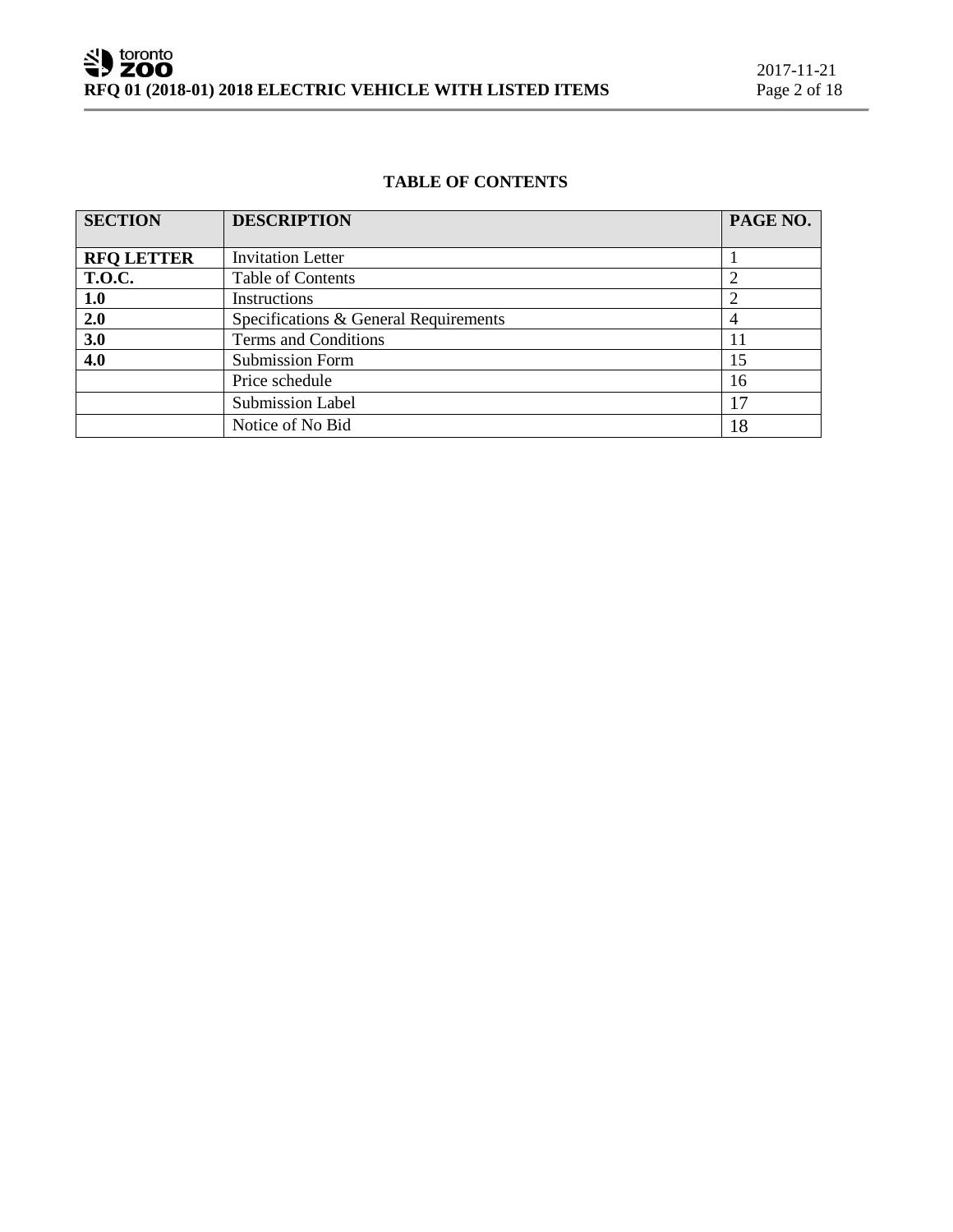# **1.0 INSTRUCTIONS**

- 1.1 Ensure that you have received all **18** pages of the RFQ package.
- 1.2 Complete ALL FORMS in section 2.0 and 4.0 and return by due date and time received on or before **by Thursday 2-18-02-01, 1200 hours (noon), local time** or your Quotation will not be considered. Include signed copies of any addenda with your proposal package.
- 1.3 Show itemized cost of GST/HST if applicable.
- 1.4 Unless otherwise indicated herein, the prices stated are payable in Canadian Funds, GST/HST excluded.
- 1.5 Use the attached submission label, when you submit your response in a sealed envelope or package and deliver to the Toronto Zoo.
- 1.6 Quotation prices shall remain in effect for a period of ninety (90) days from the Quotation due date.
- 1.7 Include product information and pictures, as necessary.
- 1.8 Quote discounts or quantity price breaks separately on FORMS.
- 1.9 If applicable, suggested alternative products are acceptable, however all such products must be quoted separately and should not replace the Toronto Zoo requested product, work or service.
- 1.10 It is the responsibility of the Bidder to understand all aspects of the RFQ and to obtain clarification if necessary before submitting their quotation.
- 1.11 If it becomes necessary to revise any part of this RFT, the revisions will be by Addendum posted electronically in Adobe PDF format on the Toronto Zoo's website. Bidders and prospective bidders should check the site frequently for any updated information and addenda issued, before the closing date and time.
- 1.12 In reviewing the quotations and awarding of the quotation, the Toronto Zoo will consider the quotation prices and may consider but is not limited to the following:
	- Overall value of the quotation represents to the Toronto Zoo based on quality, service price and delivery schedule
	- Conformance to specifications
	- Field testing, if requested
	- Warranties offered
	- Total cost implications
	- Parts and service availability
	- Delivery time/schedule/ lead time for the supply and delivery
	- Payment terms
	- Value added offerings
- 1.13 For any questions concerning the contract terms and conditions of this RFQ, please contact:

Peter Vasilopoulos Supervisor, Purchasing & Supply Tel: 416-392-5916 Fax: 416-392-6711 E-mail: pvasilopoulos@torontozoo.ca

For any technical queries concerning the specifications of this RFQ, please contact: Ray Navarra Supervisor, Transit & Fleet Tel: 416 392-5987 E-mail: rnavarra@torontozoo.ca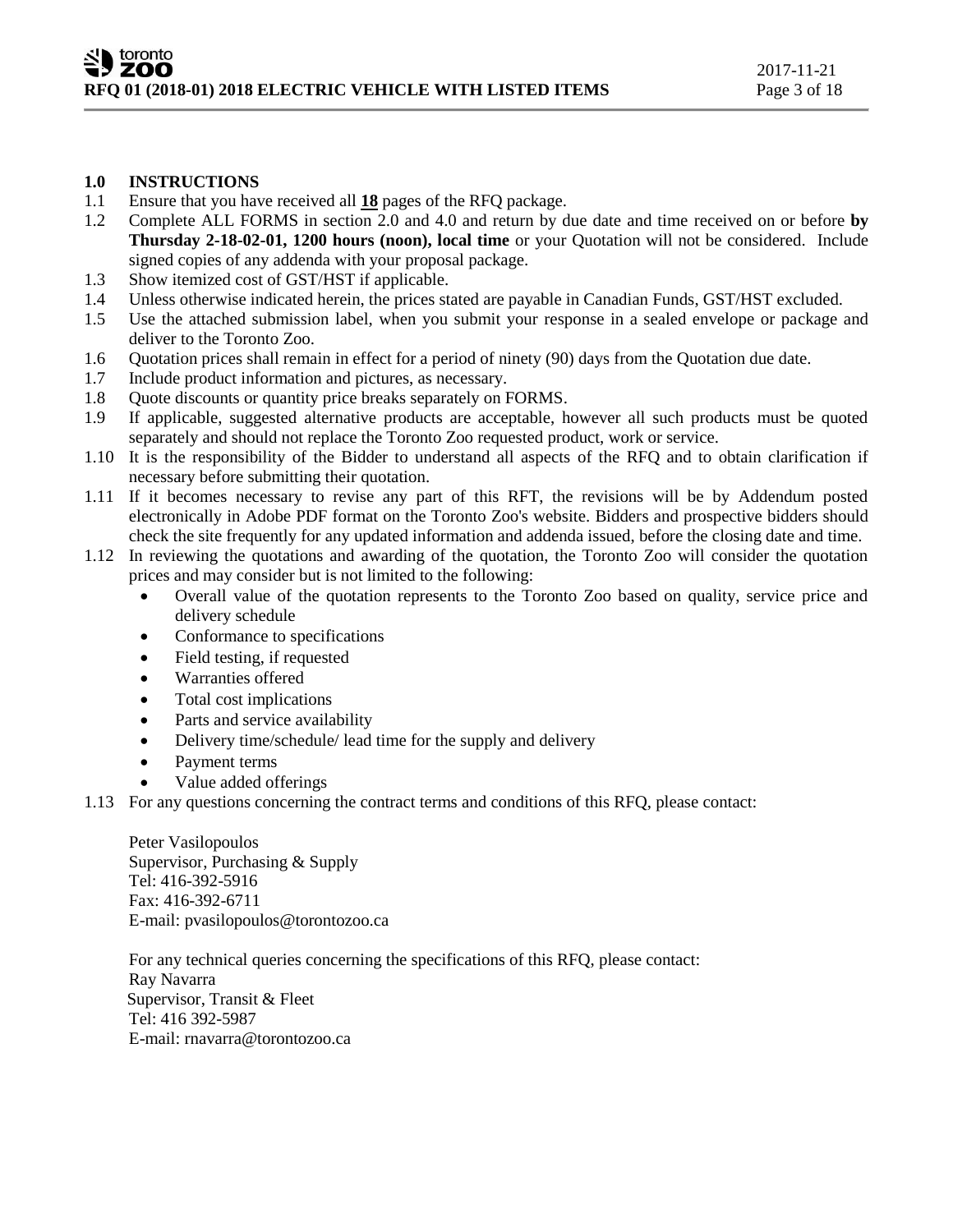## **2.0 SPECIFICATIONS & GENERAL REQUIREMENTS:**

This technical specification applies to:

#### **2018 Electric vehicle**

## **WITH LISTED ITEMS**

Suitable for use by: **Toronto Zoo – Safety and Security Department**

## **INSTRUCTIONS FOR COMPLETION OF THE SPECIFICATION: >>>PLEASE READ CAREFULLY<<<**

*The following specifications are prepared with the intent of providing a basis for securing competitive bids and ensuring completeness. Bidders are required to confirm the conformance of their product, commodity and service.*

*Please note that failure to write or include a response in the "Specify: \_\_\_\_\_\_\_\_" space shall result in the bid being declared non-compliant.*

*Accordingly, the requirement for Bidders to confirm their product specification is indicated by "Specify: \_\_\_\_\_\_\_\_\_\_", and a Bidder shall write a response as noted below:* 

## *I. DATA RESPONSES:*

- *1. Where 'State' appears in the specification, and is followed with a "Specify: \_\_\_\_\_\_\_" space, the specification must have a data response written in the space (e.g. state weight of fabric offered in oz/yd<sup>2</sup> ,*
- *1. A Bid which has a requirement that the bidder is meeting or exceeding and is followed with a "Specify: \_\_\_\_\_\_\_\_\_\_" space in the specification must be:*
	- *A) Marked as "YES" in the space: e.g. "Specify: \_\_YES\_\_\_\_"*
- *2. Where 'or approved equivalent' appears in the specification, and an equivalent product, commodity and service that is anticipated to meet or exceed the requested product, commodity and service is offered, the specification must be:*
	- *a) Marked as "Specify: \_\_\_YES\_\_\_" in the appropriate space, and*
	- *b) Must be accompanied by a statement describing the anticipated approved equivalent either in the "Specify: \_\_\_\_\_\_\_\_" space following the "YES" or on a separate attachment cross referenced after the "YES" statement.*

*It is the responsibility of the bidder to provide supporting documentation supporting "YES" responses, to state the details of the equivalent offered and demonstrate equivalence to the satisfaction of the Toronto Zoo.* 

#### *III. "NO" RESPONSES:*

- *1. A Bid not completely meeting a requirement which has a "Specify: \_\_\_\_\_\_\_\_\_\_" space to be completed in the specification must be:*
	- *a) Marked as "Specify: \_\_NO\_\_\_\_\_" in the appropriate space, and/or*
	- *b) Must be accompanied by a statement describing the deviation either in the "Specify: \_\_\_\_\_\_\_\_" space following the "NO" or on a separate attachment cross referenced after the "NO" statement.*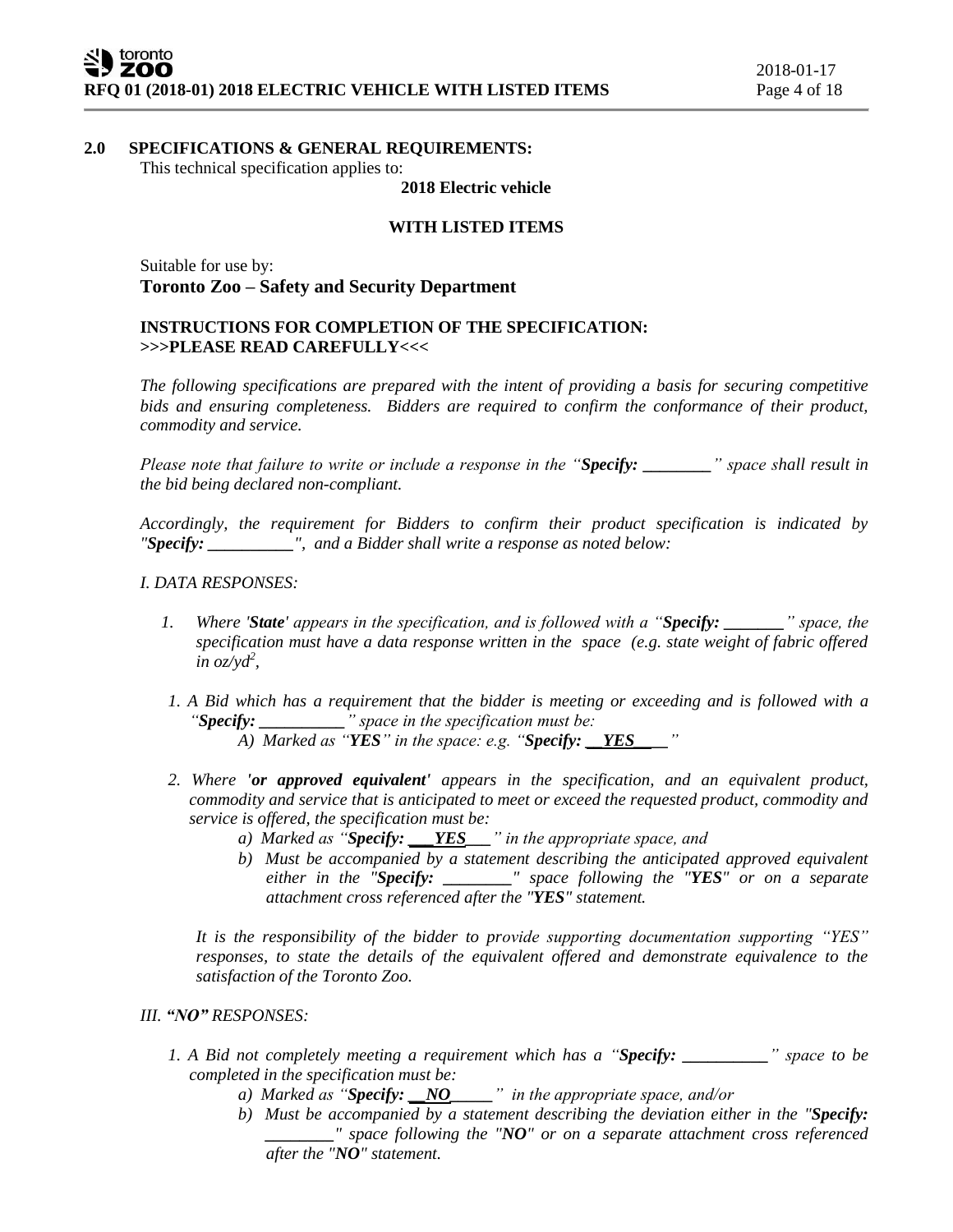*A "NO" in the "Specify: \_\_\_\_\_\_\_\_" space may result in the bid being declared noncompliant.* 

*Notwithstanding the details of this specification; products, commodities and services deemed by the Toronto Zoo similar in design and construction to this specification, may receive further consideration if, in the opinion of the user division, they are considered to be suitable for the intended application and generally conform to performance requirements.*

#### 2.1 **DESCRIPTIVE LITERATURE:**

Bidders must submit, if requested, manufacturer's descriptive literature and technical specifications of the products, commodities or services offered, within five (5) working days of request at no cost to the Toronto Zoo.

## 2.2 **QUALITY CONTROL:**

It is the responsibility of the successful bidder to ensure that product quality is maintained to specification requirements. Products received may be randomly tested at the expense of the Toronto Zoo. However, should a product fail to meet the specified standards, the supplier will be responsible for all expenses incurred in the testing and return of the defective material. In cases of discrepancies the decision of the Toronto Zoo must govern.

# 2.3 **DEFECTS IN SHIPPED GOODS AND SERVICES:**

Products, commodities and services must be free from defects, imperfections and deficiencies that may affect operation, appearance and serviceability. In all particulars not covered by this specification and quotation document, production must be in accordance with good commercial practice. Materials not defined here must be of the best commercial quality and suitable for the purpose intended.

## 2.4 **CANADIAN MOTOR VEHICLE SAFETY REGULATIONS:**

The unit offered should meet or surpass the mandatory requirements of the "Canadian Motor Safety Regulations" and the latest applicable S.A.E., I.E.M.C. and O.S.H.A. recommended practices, where the use of such unit by the Toronto Zoo may be covered by these regulations.

#### 2.5 **COMPETITIVE DOLLARS DISCOUNTS**

The Ontario Ministry of Government Services has contracted with vehicle manufacturers, "Competitive Dollars Discounts" for vehicles purchased by the Broader Public Sector (BPS). The Toronto Zoo, a Board of the City of Toronto, as part of the BPS, is eligible to receive the "Competitive Dollars Discounts" for vehicles purchased. Please include all applicable discounts in the prices quoted in the Price Schedule included herein.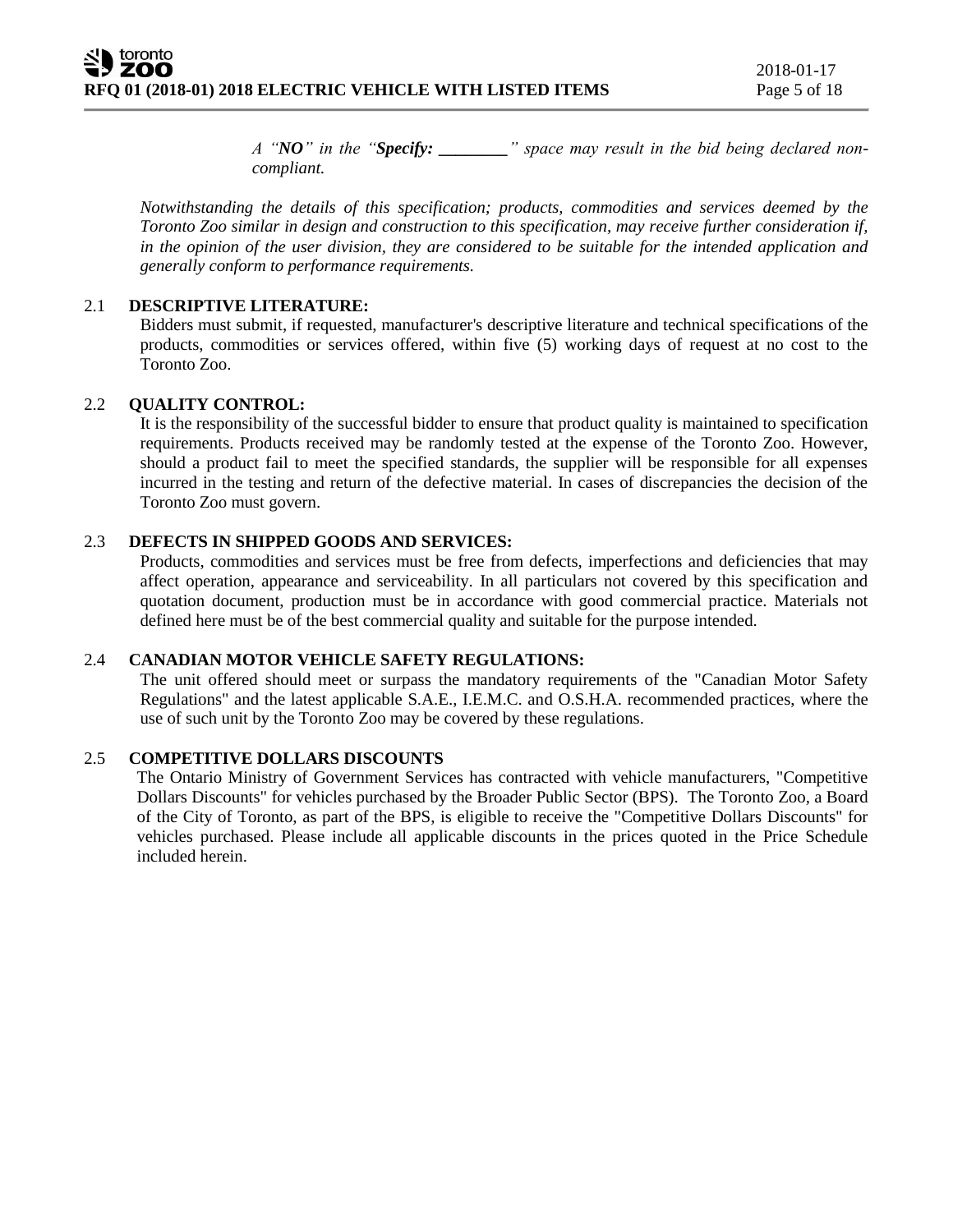# 2.6 **SCOPE:**

Bidder shall supply and deliver manufacturer's standard for **2018 KIA SOUL ELECTRIC VEHICLE OR EQUIVALENT**

**Specifications** 

|                                           | Yes | <b>No</b> | <b>Specify</b> |
|-------------------------------------------|-----|-----------|----------------|
| <b>Vehicle</b>                            |     |           |                |
| 2018 All Electric vehicle                 |     |           |                |
| 4 door hatchback                          |     |           |                |
| 5 person                                  |     |           |                |
| <b>Interior</b>                           |     |           |                |
| <b>Steering</b>                           |     |           |                |
| 3-spoke Steering Wheel                    |     |           |                |
| Tilt & Telescopic Steering Wheel          |     |           |                |
| <b>Heated Steering Wheel</b>              |     |           |                |
| Leather Wrapped Steering Wheel            |     |           |                |
| <b>Climate Control</b>                    |     |           |                |
| Air Conditioning                          |     |           |                |
| Dust, Pollen, Deodorizing Air Filter      |     |           |                |
| <b>Audio</b>                              |     |           |                |
| Am/Fm radio                               |     |           |                |
| <b>USB Audio Input</b>                    |     |           |                |
| <b>Seats</b>                              |     |           |                |
| <b>Bucket Seats - Front</b>               |     |           |                |
| <b>Heated Front Seats</b>                 |     |           |                |
| Passenger Seat Recline                    |     |           |                |
| Fold Down Rear Seat (60/40)               |     |           |                |
| Rear Seat Fold Down Centre Armrest        |     |           |                |
| <b>Windows</b>                            |     |           |                |
| Electric Rear Window Defroster with Timer |     |           |                |
| High Solar Energy Absorbing Window Glass  |     |           |                |
| Front Windshield Acoustic Glass           |     |           |                |
| Power Windows                             |     |           |                |
| <b>Instrumentation</b>                    |     |           |                |
| Shift Position Indicator (A/T)            |     |           |                |
| Battery charge indicator                  |     |           |                |
| Outside temperature                       |     |           |                |
| Backup Camera                             |     |           |                |
| <b>Mirrors</b>                            |     |           |                |
| Outside electric, heated mirrors          |     |           |                |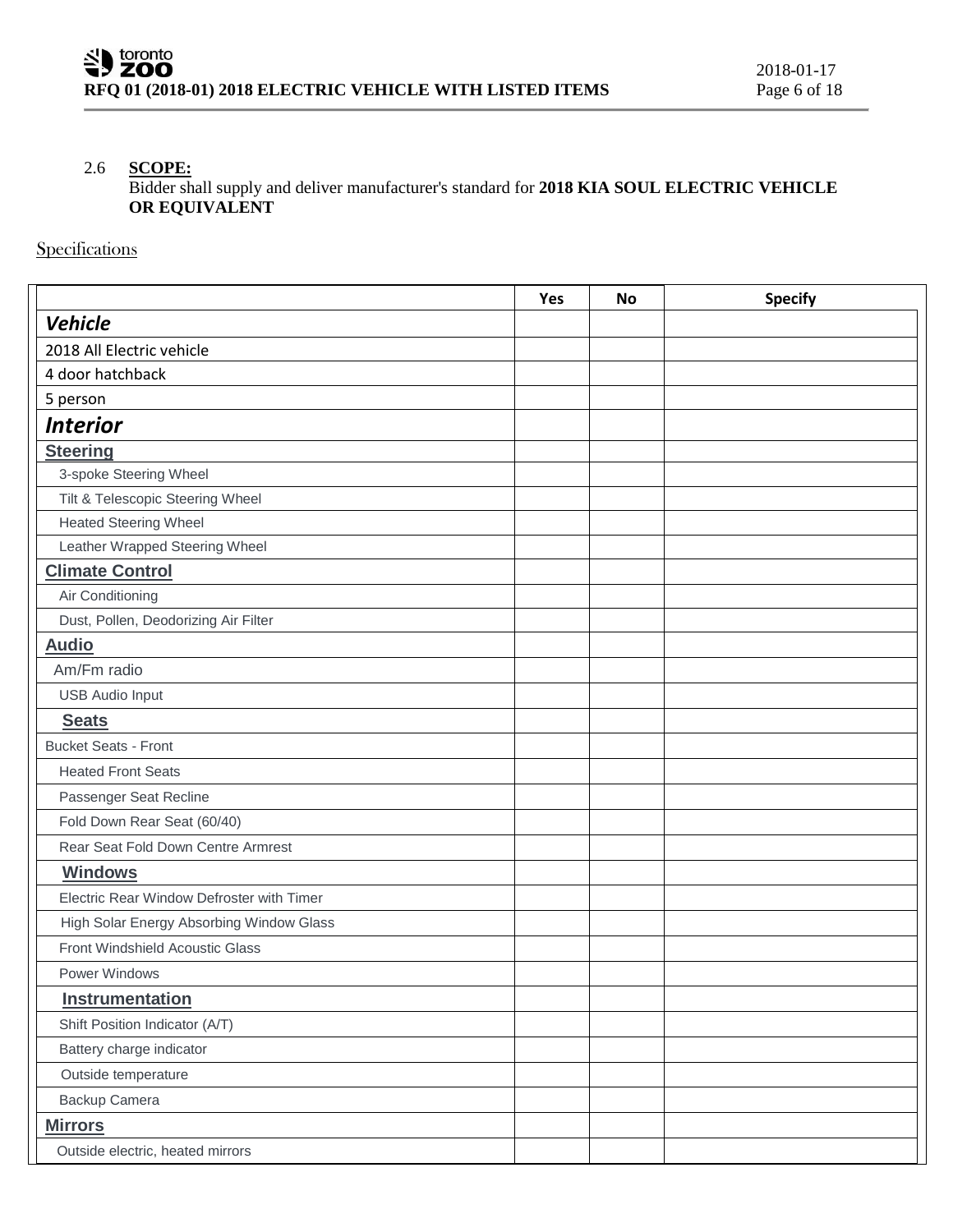# SU toronto RFQ 01 (2018-01) 2018 ELECTRIC VEHICLE WITH LISTED ITEMS

| <b>Inside Rear View Mirror</b>         |  |  |
|----------------------------------------|--|--|
| <b>Trim</b>                            |  |  |
| <b>Scuff Plates</b>                    |  |  |
| <b>Black Headliner</b>                 |  |  |
| Trunk/cargo                            |  |  |
| Minimum 532L capacity                  |  |  |
| <b>Security</b>                        |  |  |
| Power Door Locks                       |  |  |
| Lights                                 |  |  |
| Cargo Lamp                             |  |  |
| Map Lamps                              |  |  |
| <b>Illuminated Entry</b>               |  |  |
| <b>Flooring</b>                        |  |  |
| Carpeting                              |  |  |
| All Season Floor Mats                  |  |  |
| <b>Convenience</b>                     |  |  |
| Front Sun Visors with Extenders        |  |  |
| 12Volt Accessory Power Outlet          |  |  |
| <b>Digital Clock</b>                   |  |  |
| Overhead Sunglass Storage              |  |  |
| <b>Keyless Entry</b>                   |  |  |
| <b>Trim</b>                            |  |  |
| Coat Hooks (Rear: 2)                   |  |  |
| <b>Safety</b>                          |  |  |
| Dual advanced front airbags            |  |  |
| Dual front seat-mounted side airbags   |  |  |
| Dual side curtain airbags              |  |  |
| Virtual engine sound device            |  |  |
| 4-wheel disc brakes ~~                 |  |  |
| 4-wheel anti-lock braking system (ABS) |  |  |
| Electronic parking brake               |  |  |
| Panic brake assist system (BAS)        |  |  |
| Electronic stability control (ESC)     |  |  |
| Vehicle stability management (VSM)1    |  |  |
| Hill assist control (HAC)              |  |  |
| Electric power steering (EPS)          |  |  |
| Front seatbelt pretensioners           |  |  |
| <b>Security</b>                        |  |  |
| Engine Immobilizer                     |  |  |
| Anti-theft System                      |  |  |
| <b>Warning</b>                         |  |  |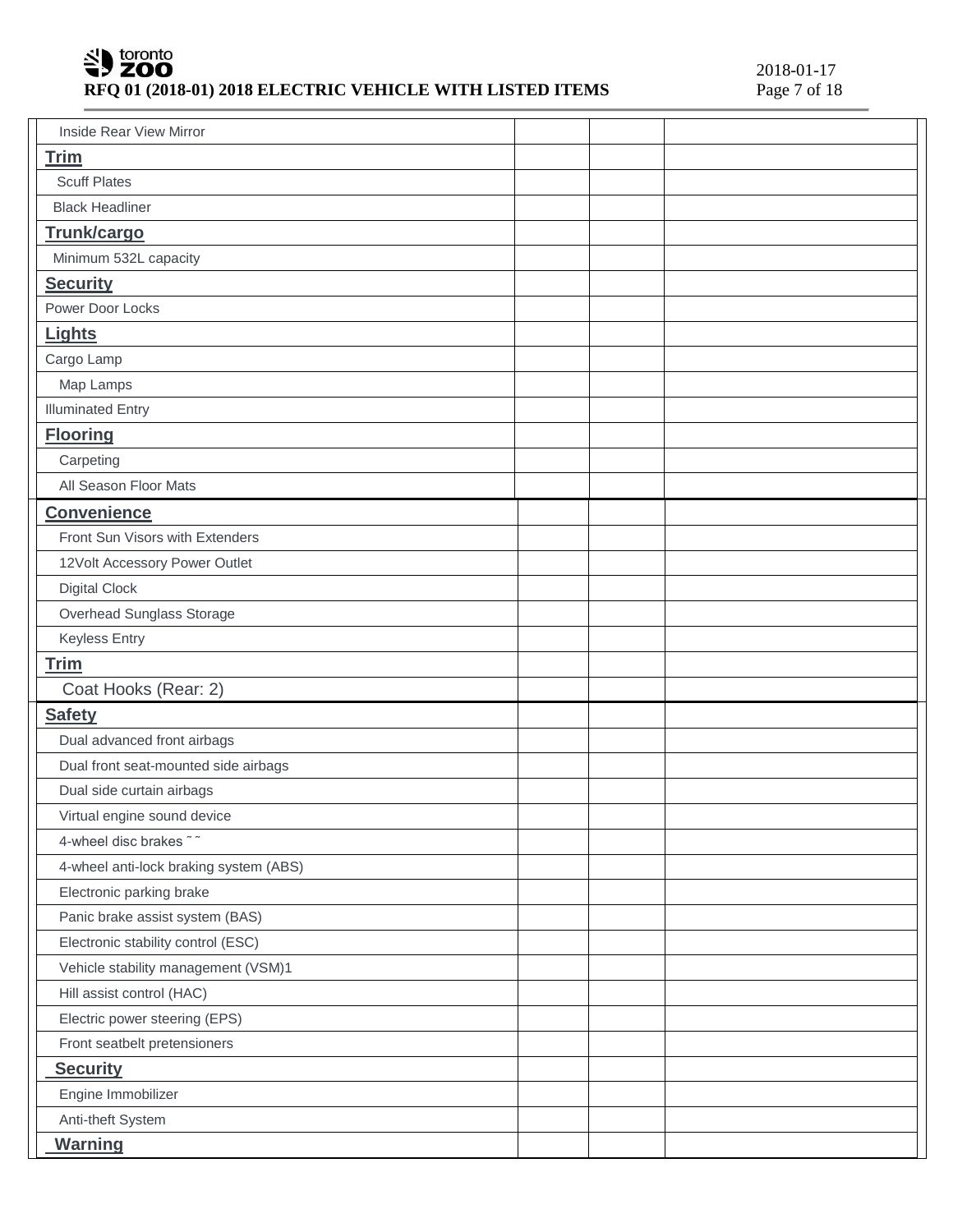# SU toronto RFQ 01 (2018-01) 2018 ELECTRIC VEHICLE WITH LISTED ITEMS

| Low Washer Fluid                                             |  |  |
|--------------------------------------------------------------|--|--|
| Door Ajar                                                    |  |  |
| Front Driver and Passenger Seat Belt Warning                 |  |  |
| <b>Exterior</b>                                              |  |  |
| <b>Body style</b>                                            |  |  |
| 4-Door Sport Utility                                         |  |  |
| <b>Wheels</b>                                                |  |  |
| 16" Aluminum Alloy Wheels                                    |  |  |
| Exterior                                                     |  |  |
| Lights                                                       |  |  |
| Projection headlights                                        |  |  |
| Automatic headlights                                         |  |  |
| LED positioning lights                                       |  |  |
| LED light bar taillights                                     |  |  |
| Fog lights                                                   |  |  |
| <b>Wipers</b>                                                |  |  |
| Rear Window Wiper/Washer - Intermittent                      |  |  |
| Interval wipers                                              |  |  |
| Low washer fluid display                                     |  |  |
| Rear wiper                                                   |  |  |
|                                                              |  |  |
| <b>Mechanical</b>                                            |  |  |
| <b>Transmission</b>                                          |  |  |
| Single-gear reduction unit, ECO and regeneration drive modes |  |  |
| <b>Motor</b>                                                 |  |  |
| Permanent Magnet AC Synchronous Motor                        |  |  |
| Motor should be 80kw minimum                                 |  |  |
| Minimum 109 hp (2,730 - 8,000 rpm)                           |  |  |
| Minimum 210 lb-ft. (0 - 2,730 rpm)                           |  |  |
| Minimum Voltage 375V                                         |  |  |
| Lithium Ion polymer battery minimum 27kwh                    |  |  |
| On-board battery heater                                      |  |  |
| Over-charge protection device                                |  |  |
| <b>Charger</b>                                               |  |  |
| On-board 6.6 kW; Portable trickle-charge cable 110-120V      |  |  |
| Charge ports 120 - 240V; 480V fast charge port               |  |  |
| <b>Mechanical Features</b>                                   |  |  |
| Vehicle stability management (VSM)                           |  |  |
| Hill assist control (HAC)                                    |  |  |
| <b>Steering</b>                                              |  |  |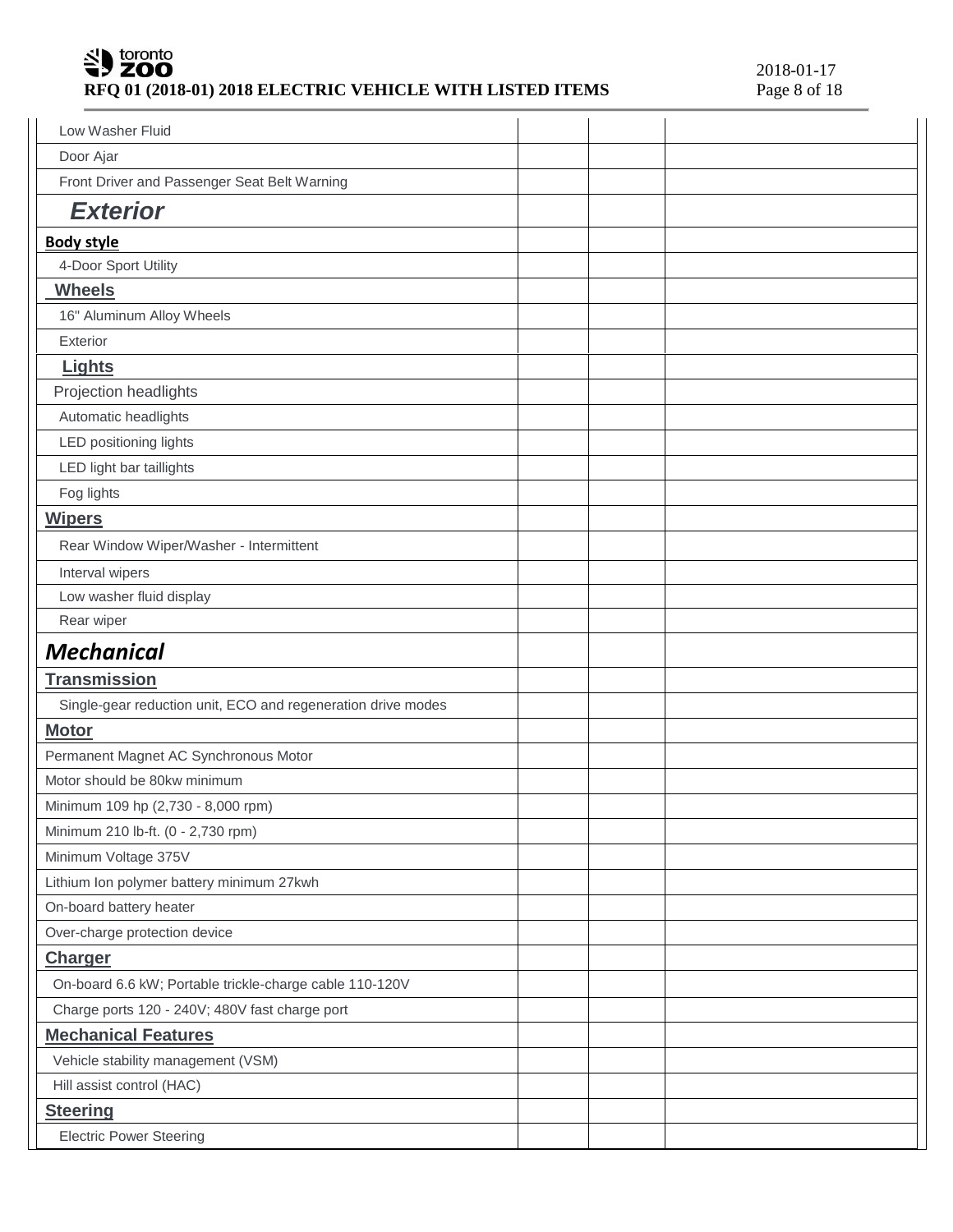#### toronto **ZOO RFQ 01 (2018-01) 2018 ELECTRIC VEHICLE WITH LISTED ITEMS** Page 9 of 18

| <b>Suspension</b>                                        |  |  |
|----------------------------------------------------------|--|--|
| Front - Macpherson Gas Struts - Front                    |  |  |
| Rear - Coupled torsion beam axle with gas shock absorber |  |  |
| <b>Tires</b>                                             |  |  |
| P205/60R16 super low-rolling resistance tires            |  |  |
| <b>Brakes</b>                                            |  |  |
| <b>Power Assisted</b>                                    |  |  |
| 4 wheel disc                                             |  |  |

# 2.7 **YEAR, MAKE AND MODEL OFFERED:**

| Model |  |
|-------|--|

All vehicles must be of the same Year, Model and Production Run to avoid cross model years or unacceptable differences in the supplied units.

# 2.8 **COLOUR: WHITE**

## 2.9 **STANDARD EQUIPMENT:**

Vehicles must be delivered with all Manufacturers Standard Equipment in regard to comfort, utility, safety and convenience,

#### 2.10 **OPTIONAL EQUIPMENT:**

In addition to Manufacturers Standard Equipment and features, vehicles must be equipped with the following options:

|      |                                                                                                                | Yes/No          |
|------|----------------------------------------------------------------------------------------------------------------|-----------------|
|      | 2.11 GVWR PLATE:                                                                                               |                 |
|      | State plate indicating final GVWR must be affixed to the door post                                             | <b>SPECIFY:</b> |
|      | 2.12 MANUALS:                                                                                                  |                 |
|      | Two (2) Operator's Manual and detailed service manual including wiring                                         |                 |
|      | diagrams must be supplied                                                                                      | SPECIFY:        |
| 2.13 | <b>WARRANTY:</b>                                                                                               |                 |
|      | Bidders must attach warranty details with bid submission                                                       |                 |
|      |                                                                                                                | SPECIFY:        |
|      | Bidder must attach list component warranties offered by component<br>manufacturers with bid submission, if any |                 |
|      |                                                                                                                | SPECIFY:        |
|      | 2.14 PART B: SERVICES:                                                                                         |                 |
|      | All services B-1 must be included at no additional cost to the Toronto                                         |                 |
|      | Zoo.                                                                                                           |                 |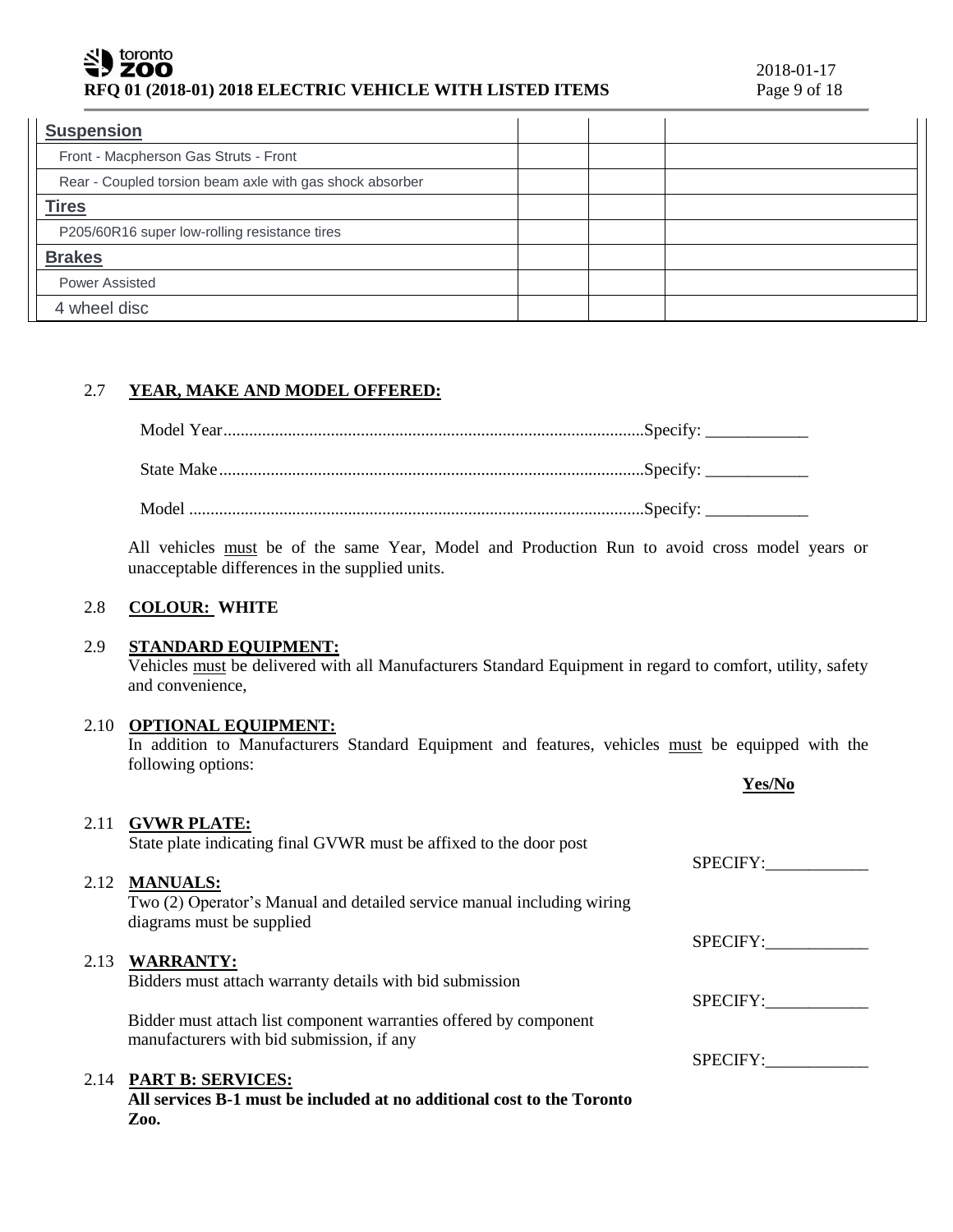| toronto<br>ZOO<br>RFQ 01 (2018-01) 2018 ELECTRIC VEHICLE WITH LISTED ITEMS |                                                                                                                                                                                                                   | 2018-01-17<br>Page 10 of 18 |  |
|----------------------------------------------------------------------------|-------------------------------------------------------------------------------------------------------------------------------------------------------------------------------------------------------------------|-----------------------------|--|
| 2.15                                                                       | <b>SERVICE B-1: RUSTPROOFING:</b><br>Factory rust proofing                                                                                                                                                        | SPECIFY:                    |  |
|                                                                            | 2.16 PERFORMANCE EVALUATION:<br>Bidders must be prepared if requested, to arrange for a demonstration of<br>the product offered within five (5) working days of such a request, at no<br>cost to the Toronto Zoo. | (Process)                   |  |
|                                                                            |                                                                                                                                                                                                                   | <b>SPECIFY:</b>             |  |
| 2.17                                                                       | <b>GOVERNMENT REBATE</b><br>Vehicle must be able to qualify for any applicable government rebates                                                                                                                 | <b>SPECIFY:</b>             |  |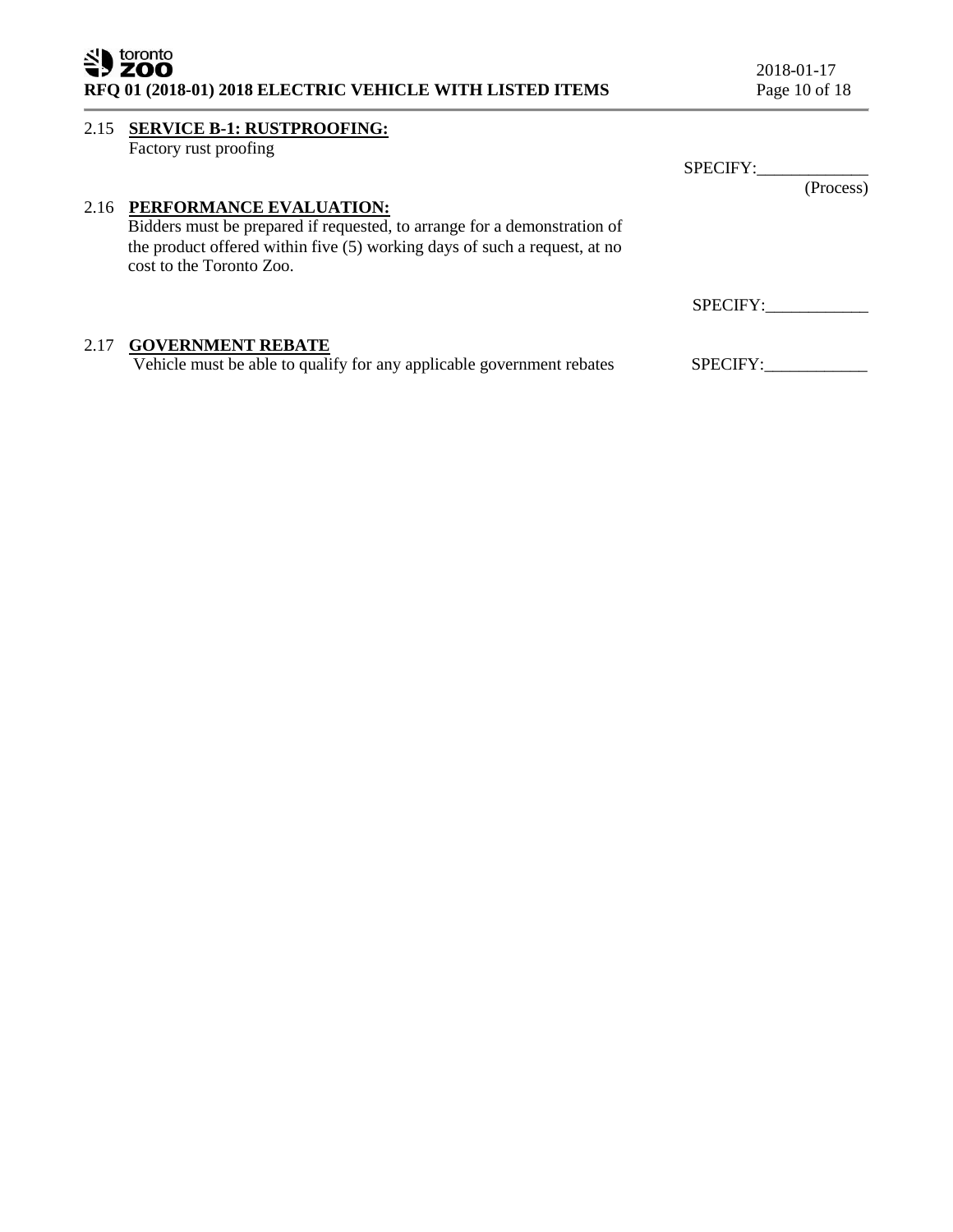#### **3.0 TERMS AND CONDITIONS**

- 3.1 **Definitions:** Wherever used in the Quotation the word **"Board"** means the Board of Management of the Toronto Zoo and the word "**Vendor"** means the person or persons or Corporation to whom the purchase order is issued.
- 3.2 **Vendor Assurance:** Unless otherwise stated, the goods, material, articles, equipment, work or services, specified or called for in or under this Quotation, shall be delivered or completely performed, as the case may be, by the Vendor as soon as possible and in any event within the period set out herein as the guaranteed period of delivery or completion.
- 3.3 **Country of Origin:** Wherever possible, the goods, services, materials, articles or equipment, specified or called for in or under this Quotation, shall be of Canadian origin and manufacture.
- 3.4 **Delivery:** The prices stated in this Quotation cover the services, material, articles or equipment referred to herein, being delivered F.O.B. Toronto Zoo, freight, express, duty and all other charges prepaid, unless otherwise indicated herein. A detailed delivery ticket or piece tally, showing the exact quantity of goods, material, articles or equipment shall accompany each delivery. A receiver's receipt shall not bind the Board to accept the goods, material, articles or equipment covered thereby, or the particulars of the delivery ticket or piece tally therefore. The Vendor shall not be entitled to any interest upon any bill due to delay in its approval by Chief Executive Officer of the Toronto Zoo or his designate.
- 3.5 **Time of the Essence:** For all requests made by the Toronto Zoo to the Contract, time is of the essence. The acceptance of a late performance, with or without objections or reservations by the Toronto Zoo, shall not waive the right to claim damages for such breach nor constitute a waiver of the requirement of timely performance of any obligation remaining to be performed.
- 3.6 **Invoicing:** Unless otherwise indicated herein, the prices stated are payable in Canadian Funds at the head office of the Board. Any Goods and Services Tax applicable shall be shown as a separate item. The Vendor's HST/GST registration number must be indicated on the invoice. The Vendor shall clearly show any special charges such as packaging and freight as separate items on the invoice. Payments to nonresident Vendors may be subject to withholding taxes under the Income Tax Act (Canada). Unless a nonresident Vendor provides the Board with a letter from Revenue Canada, Taxation waiving the withholding requirements, the Board will withhold the taxes it determines are required under the Income Tax Act (Canada). All payments are subject to terms of Net 30 days from receipt of goods/services.
- 3.7 **Notice of Delivery:** The Vendor shall notify the Purchasing Agent of the Board at the address given for the mailing of invoices, in writing as soon as possible of the details of the shipment of the goods, materials, articles or equipment.
- 3.8 **Right to Inspect:** Unless otherwise stated, all goods, materials, articles or equipment supplied, and all work or services, performed, pursuant to this Quotation, shall be subject to inspection by the Board at the point of unloading, or the site of the work or services. No extra charge shall be made by the Vendor for packaging, packing or containers, unless otherwise indicated herein.
- 3.9 **Over shipments**: The Board reserves the right to return all over shipments for full credit.
- 3.10 **Dangerous Goods**: The Vendor shall ensure that for each item of goods, material, articles or equipment supplied under this Quotation or a contract based on this Quotation, that all applicable provisions of the Transportation of Dangerous Goods Act (Canada), the Dangerous Goods Transportation Act, and the Environmental Protection Act and the regulations there under are complied with until such time as such item is delivered to the Board and transferred into its physical control.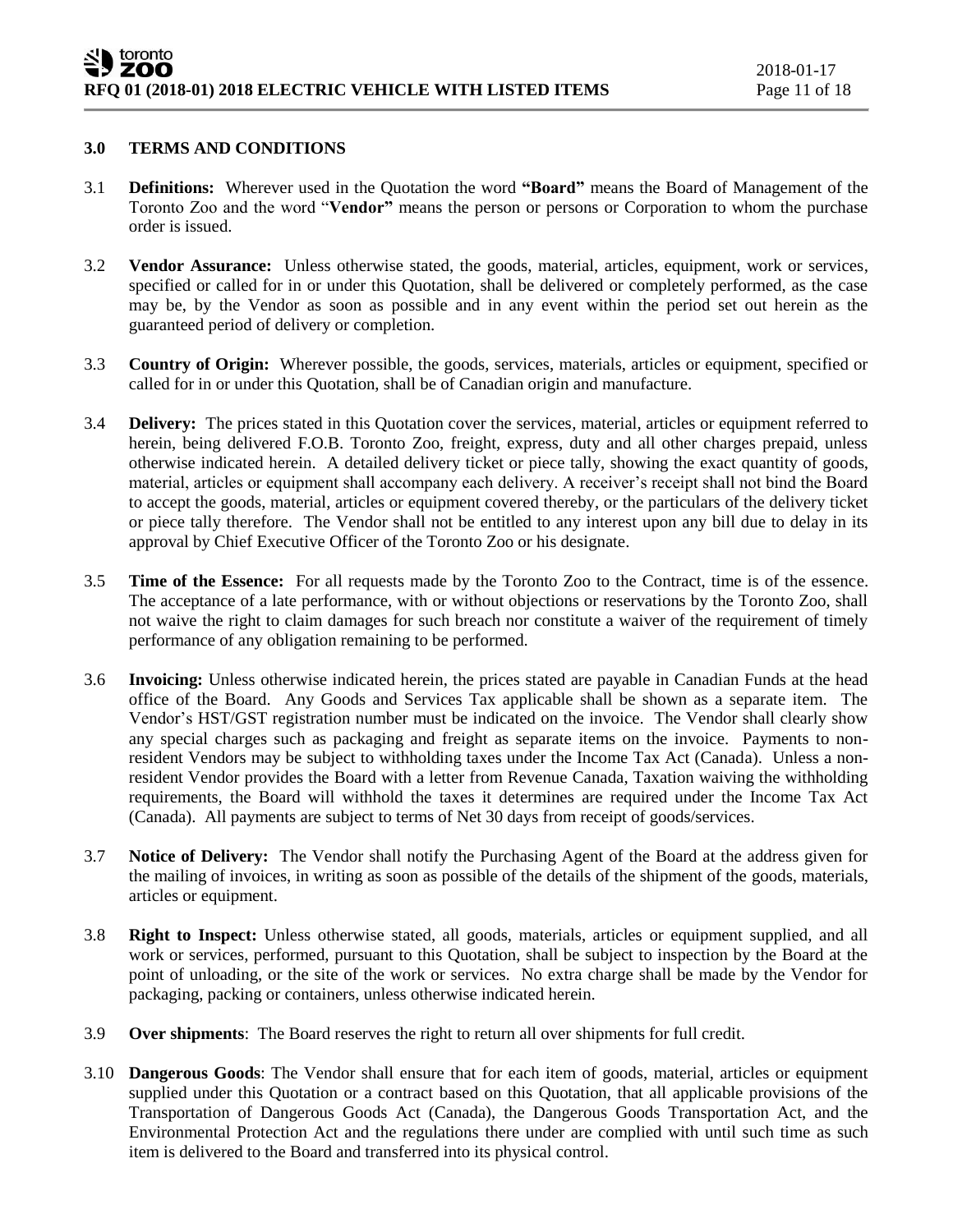- 3.11 **Environment Commitment – G.I.P.P.E.R.:** G.I.P.P.E.R. Statement of Principle The Board in 1990-07- 23, adopted the following G.I.P.P.E.R. (Government Incorporating Procurement Policies to Eliminate Refuse Committee) Statement of Principle in order to contribute to waste reduction and to further the development and awareness of Environmentally Sound Purchasing. "In order to contribute to waste reduction and to increase the development and awareness of Environmentally Sound Purchasing, acquisitions of goods and services will ensure that wherever possible specifications are amended to provide for the expanded use of durable products, reusable products and products (including those used in services) that contain the maximum level of post- consumer waste and/or recyclable content, without significantly affecting the intended use of the products or service. It is recognized that cost analysis is required in order to ensure that the products are made available at competitive prices." All vendors are encouraged to be pro-active in assisting the Board in achieving this principle. Alternative goods and services, suggested by the Vendor, addressing the above principle will be considered by the Board, within a reasonable price range.
- 3.12 **Right to Cancel:** The Board shall have the right to cancel at any time this Quotation or any contract or any part of any contract resulting from this Quotation in respect of the goods, material, articles, equipment, work or services set out in this Quotation or any such contract or part of such contract, not delivered or performed at the time of such cancellation, and the Board will not be responsible to make any payments in respect of any such goods, materials, articles, equipment, work or services and shall not incur any liability whatsoever in respect thereto. In the event that the Vendor fails or neglects by any act or omission to comply with any of the conditions set our herein, this Quotation or any contract resulting from this Quotation may be unconditionally cancelled by the Board without notice to the Vendor.
- 3.13 **Workplace Hazardous Materials Information System ("WHMIS")**: The Vendor shall provide appropriate labels and material safety data sheets for WHMIS regulated products. No product containing asbestos shall be supplied at any time without written authorization.
	- 3.13.1 The successful Vendor shall provide a current and update printed material safety data sheet (MSDS) for each individual item listed on the quotation form. These legible hard copies of material safety data sheets shall be delivered to the Toronto Zoo within ten (10) business days of notification of award by the Toronto Zoo.
	- 3.13.2 For each item not listed on the quotation form, the successful bidder will be required to provide a MSDS for any controlled product upon the first delivery to the Toronto Zoo.
	- 3.13.3 The MSDS must include the date of publication
	- 3.13.4 A full disclosure of all ingredients must be included in the ingredient section, unless the product has an exemption from full disclosure under the Hazardous Materials Act
- 3.14 **International Shipments & Importing:** In the event that goods, materials, articles or equipment, specified or called for if applicable herein, are to be furnished from a point outside Canada at a price which is expressly not include importation charges into Canada or delivery in the Toronto area, the Vendor shall provide the Board with any information requested by the Board regarding the tariff classifications or valuation of the goods, materials, articles or equipment.

The Vendor shall ensure that if applicable, four copies of the following documents are completed and accompany the goods, materials, articles or equipment.

- 1. Canada Customs Invoice or Vendor's commercial invoice if it contains all the information required on a Canada Customs Invoice;
- 2. Cargo control document, bill of lading or similar documents;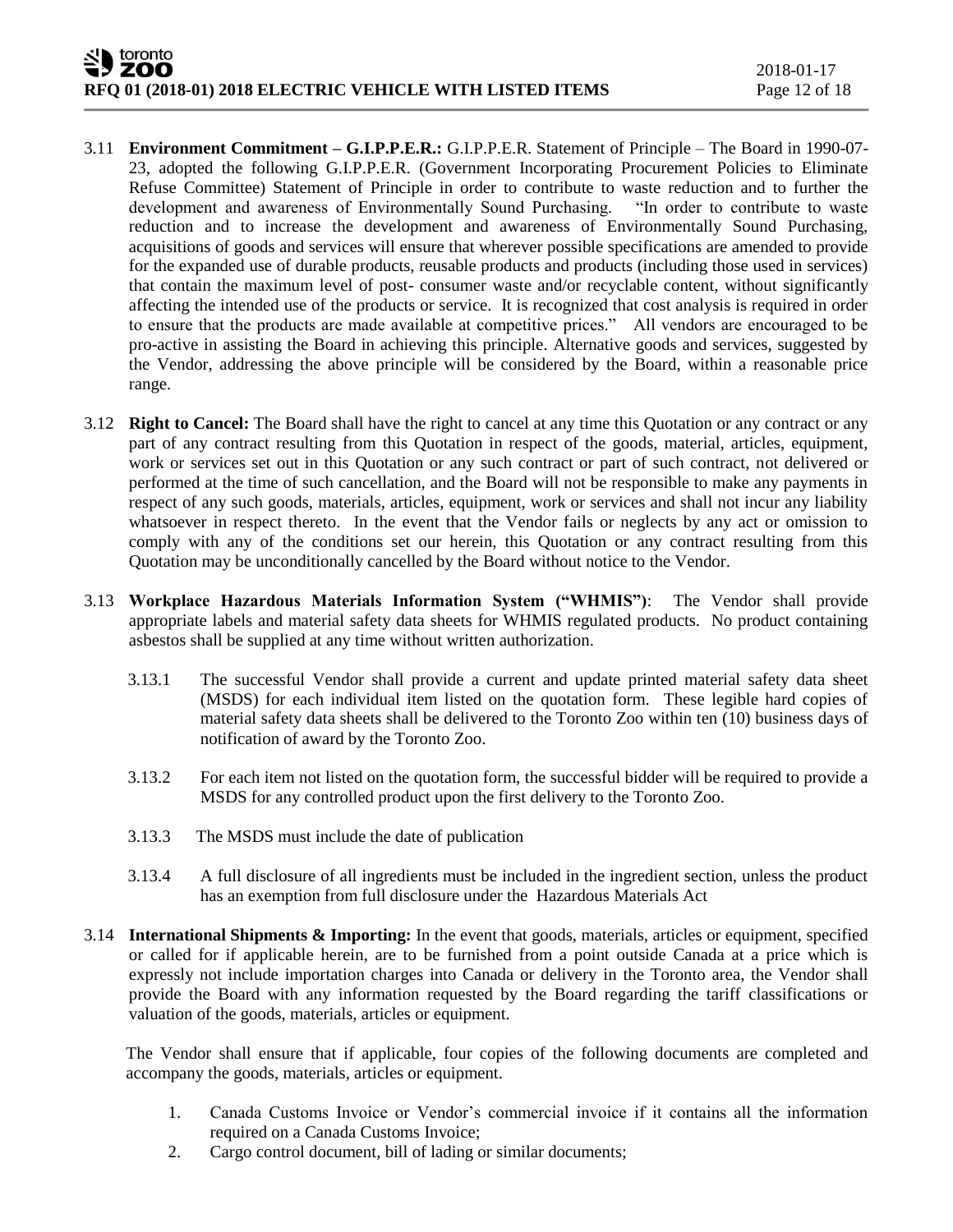- 3. Exporter's certificate of origin;
- 4. Shippers Export Declaration; and
- 5. Any tariff classification rulings for the goods, materials, articles or equipment.

## 3.15 **Plant Production Limitations**:

- 3.15.1 If any Unit ordered and the Contract cannot be manufactured because of plant production limitations, the Toronto Zoo reserves the right to purchase the current replacement model at a revised price.
- 3.15.2 The price shall be based on a percentage adjustment based on (i) the published manufacturer's retail/list prices at the of the Tender and (ii) the first published manufacturer's retail/list prices for the next model year.
- 3.15.3 The Contractor shall notify the Manager of Financial Services in writing if such production occurs, and shall submit with the letter of notification; comparative manufacturer's retails lists supporting the proposed revision(s).
- 3.16 **Official Agreement**: No verbal arrangement or agreement, relating to the goods, material, articles, equipment, work or services, specified or called for under this Quotation, will be considered binding, and every notice advice or other communication pertaining thereto, must be in writing and signed by a duly authorized person.
- 3.17 **Pricing** Prices offered are fixed for one (90) days.
- 3.18 **Worker's Rights**: The Vendor shall comply with the conditions of the Board relating to Worker's Rights, a copy of which is available on application to the Manager, Fair Wage and Labor Trades Office, City of Toronto, 18th Floor, West Tower, City Hall, Toronto, Ontario, M5H 2N2 or by phone at 416-392-7300.
- 3.19 **Indemnity:** The Vendor shall at all times well and truly save, defend, keep harmless and fully indemnify the Board, the Toronto Zoo Foundation and their servants, employees, officers or agents, hereinafter called the "Indemnities", from and against all actions, suits, claims, demands, losses, costs, charges, damages, and expenses, brought or made against or incurred by the Indemnities, its or their servants, officers, employees, agents or invitees in any way relating, directly or indirectly, to goods, material, articles or equipment supplied or to be supplied, or to the supplying of goods or services, pursuant to this Quotation, or any other claim, action, suit, demand, loss, cost, charge, damage or expense relating to copyright, trademark or patent with regard directly or indirectly with any such goods, services, material, articles or equipment or the supply or performance thereof.
- 3.20 **Liability for Acts of Vendor Employees, Contractors or Agents:** The Vendor acknowledges responsibility and accepts liability for the acts of any of its employees, contractors and agents while on Toronto Zoo property. The Toronto Zoo reserves the right to request background checks for any individual providing the services requested on behalf of the Vendor.
- 3.21 **Incurred Costs**: The Bidder shall bear all costs and expenses with respect to the preparation and submission of its quotation and the bidder participation in the quotation process, including but not limited to: site visits and inspections, all information gathering processes, interviews, preparing responses to questions or requests for clarification from the Board, preparation of questions for the Board, and contract discussions and negotiations. The Board shall not be responsible for or liable to pay any quotation costs of any bidder regardless of the conduct or outcome of the Quotation Request, Purchase Order process, or Contract process.
- 3.22 **Guaranty of Quotation:** All goods, material, articles, equipment, work or services, specified or called for in or under this Quotation, shall be supplied or performed at the price or process and on the basis set forth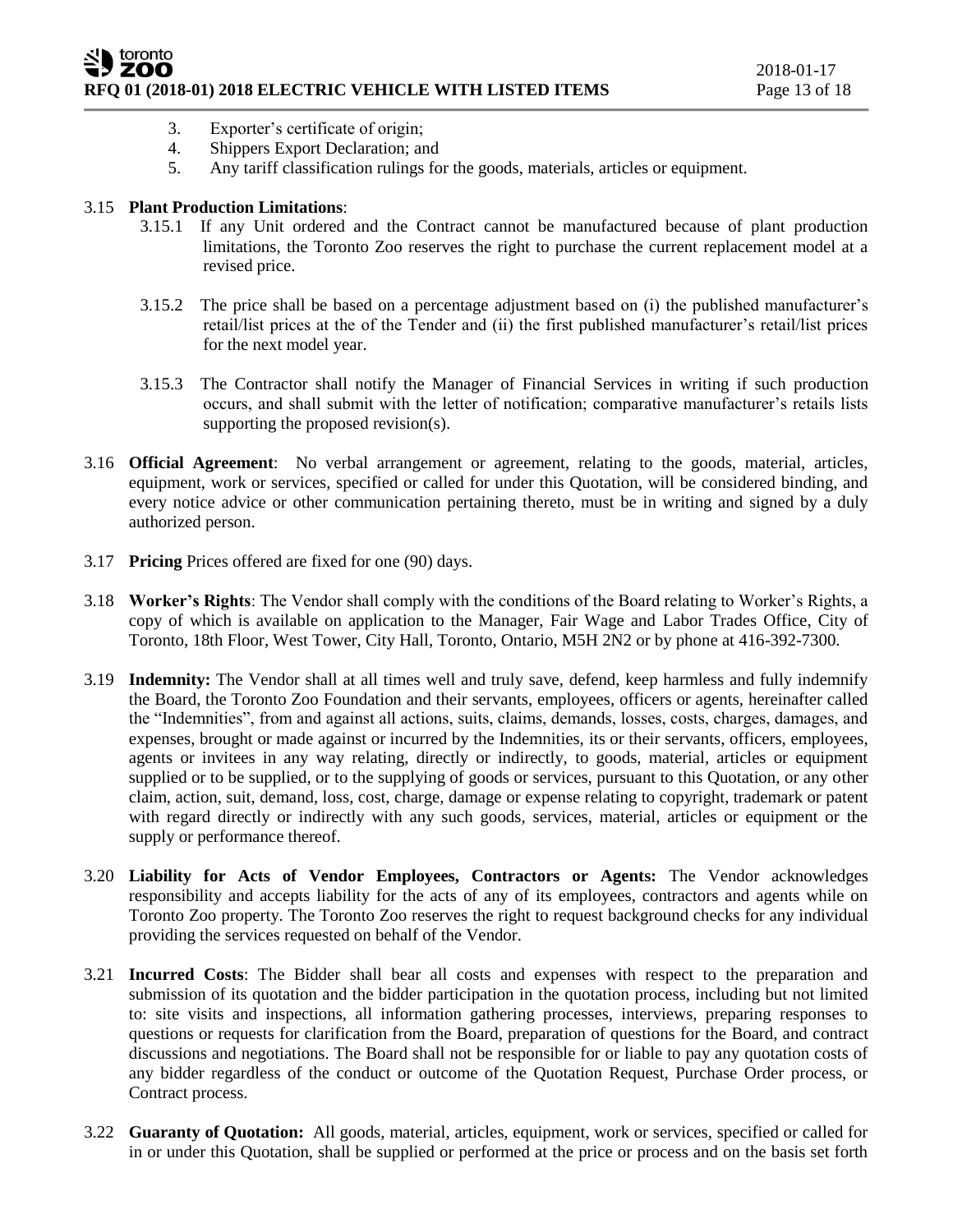or referred to in and in accordance with the Offer and this Quotation. The basis on which this Quotation is given shall include any specifications, plans, price schedules, samples, addenda or other details pertaining thereto, or provided in connection therewith.

- 3.23 **Right of Notice:** Any notice that the Board may require or desire to give to the Vendor shall for all purposes to be deemed to have been sufficiently and properly given and afforded by registered mail addressed to the Vendor at the address shown for the Vendor on this form and shall therefore be presumed to have been received by the Vendor on the third day following such registration.
- 3.24 **Formal Contract:** The Vendor may be required and shall, if requested by the solicitor for the Board so to do, to execute and enter into a formal contract that is satisfactory to the solicitor for the Board, in order to document the contract resulting from this Quotation and to embody indemnity and related provisions that in the opinion of such solicitor are required to protect the Board.
- 3.25 **Charity Status:** The Toronto Zoo is a registered charitable organization (registration #BN 119216398RR0001) and accordingly may be eligible for preferred pricing which should be reflected in the Quotation as submitted.
- 3.26 **Education Institute Status:** The Toronto Zoo is a registered educational institute and accordingly may be eligible for preferred pricing which should be reflected in the Quotation as submitted.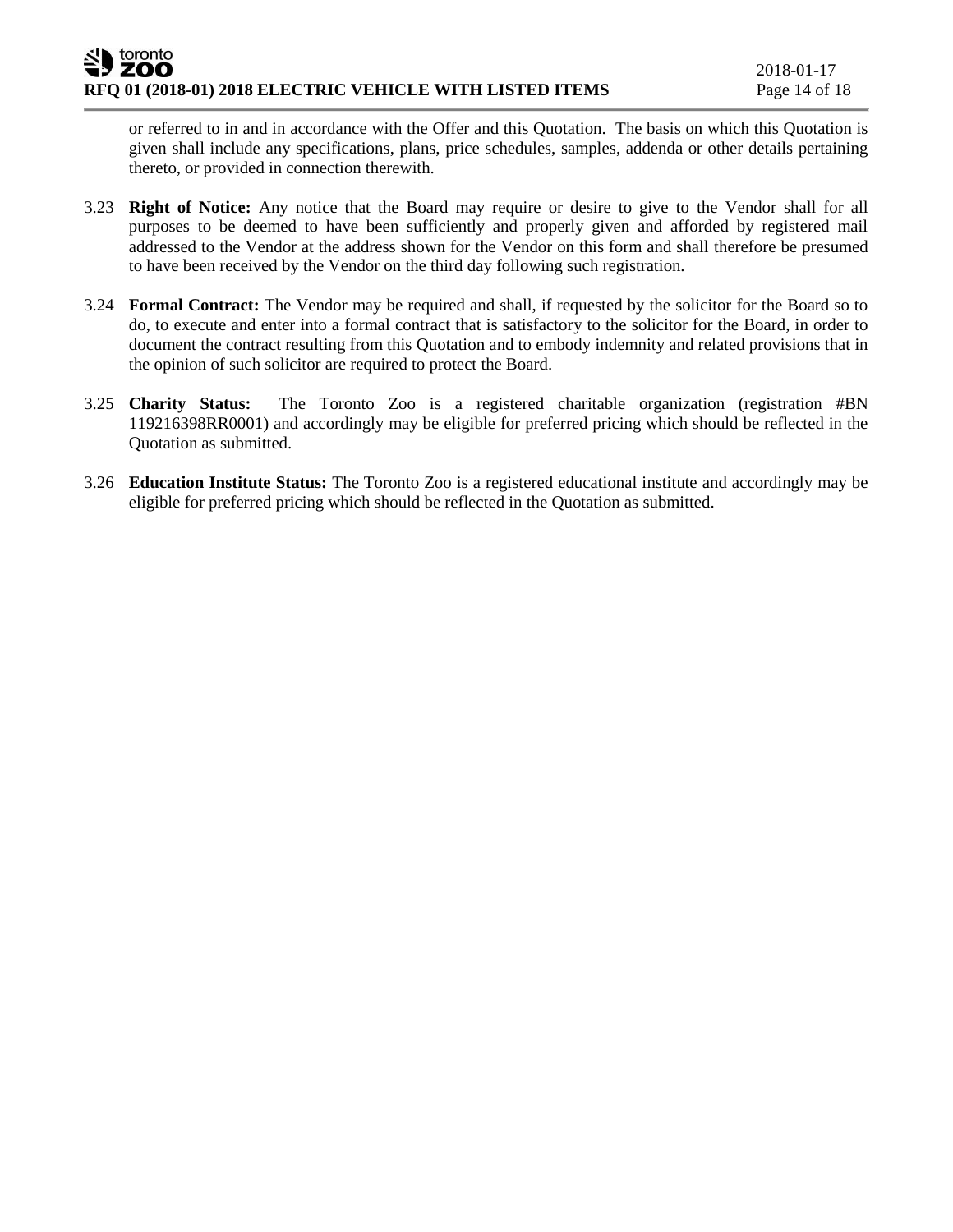#### toronto ZOO **RFQ 01 (2018-01) 2018 ELECTRIC VEHICLE WITH LISTED ITEMS** Page 15 of 18 **SUBMISSION FORM**

# **4.0 SUBMISSION FORM**

I/We, hereby, submit the Quotation and will comply with all terms, conditions, specifications and drawings (when provided) as set out within the Board's Quotation.

I/We, hereby, have received, allowed for and included as part of our submission all issued Addendum numbered \_\_\_\_\_\_\_\_\_\_.

This form must be completed, properly signed and received on or before the date and time specified or your Quotation will not be considered. Quotation prices shall remain in effect for a period of ninety (90) days from the Quotation due date.

The Board of Management of the Toronto Zoo reserves the right to reject any or all Quotations or to accept any Quotation, should it deem such action to be in its interests.

By signing and submitting this FORM, you are agreeing to the release of your quotation information, as deemed necessary by the Board, in order to conduct business associated with this quotation or project.

| <b>COMPANY INFORMATION</b> |           |
|----------------------------|-----------|
| Company Name:              |           |
| Name of authorized         |           |
| Signing Officer            | Title:    |
| Signature of authorized    | Date:     |
| Signing Officer:           |           |
| <b>Contact Name:</b>       | Title:    |
| Address:                   |           |
|                            |           |
| Telephone #:               | Fax #:    |
| Email:                     | Web Site: |
|                            |           |
| HST#:                      |           |
|                            |           |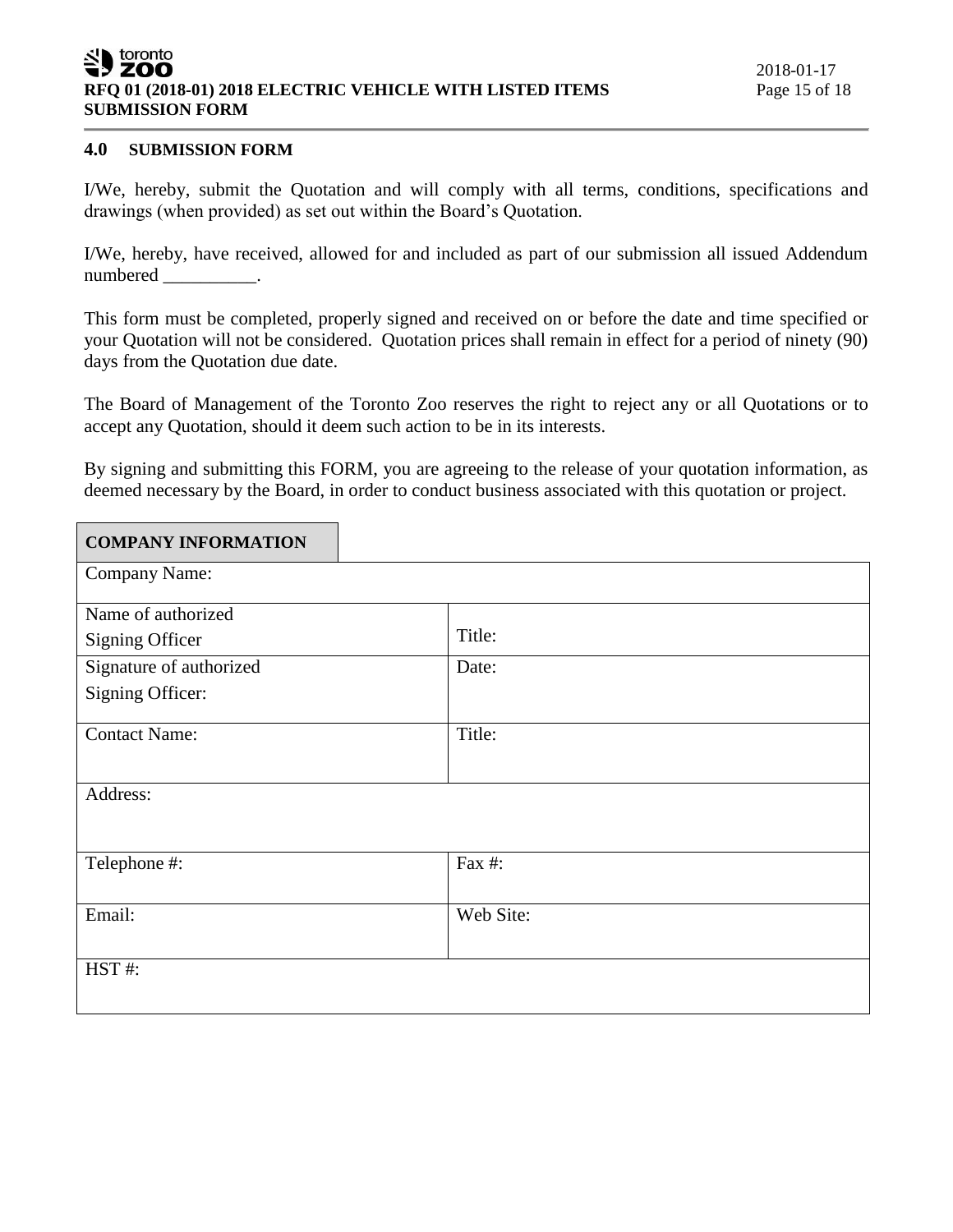# SU toronto RFQ 01 (2018-01) 2018 ELECTRIC VEHICLE WITH LISTED ITEMS **SUBMISSION FORM**

|                                                | PRICING SCHEDULE                                         |             |                                 |
|------------------------------------------------|----------------------------------------------------------|-------------|---------------------------------|
| Qty                                            | <b>Description</b>                                       |             | Price each,<br><b>HST</b> extra |
| $\mathbf{1}$                                   | 2018 ELECTRIC VEHICLE WITH LISTED ITEMS                  |             | \$                              |
| <b>Make</b>                                    |                                                          |             |                                 |
| Model #                                        |                                                          |             |                                 |
|                                                |                                                          |             |                                 |
|                                                | Pricing for optional items                               |             |                                 |
|                                                | 4 snow tires mounted on rims                             |             | $\mathbb{S}$<br>/each           |
| Back up alarm                                  |                                                          | \$<br>/each |                                 |
| Electric Vehicle battery charger               |                                                          | \$<br>/each |                                 |
| Charging cable                                 |                                                          |             | \$<br>/each                     |
| Fire extinguisher mounted within drivers reach |                                                          |             | \$<br>/each                     |
|                                                | Four (4) Sets of keys                                    |             |                                 |
|                                                |                                                          |             |                                 |
|                                                |                                                          |             |                                 |
|                                                | Vehicle must be able to qualify for maximum              |             | \$                              |
|                                                | Government rebate incentives, specify eligible amount    |             |                                 |
| <b>Delivery</b>                                |                                                          |             | $\frac{1}{\text{days}}$         |
| purchase order                                 | Confirm guaranteed period of delivery after receipt of a |             |                                 |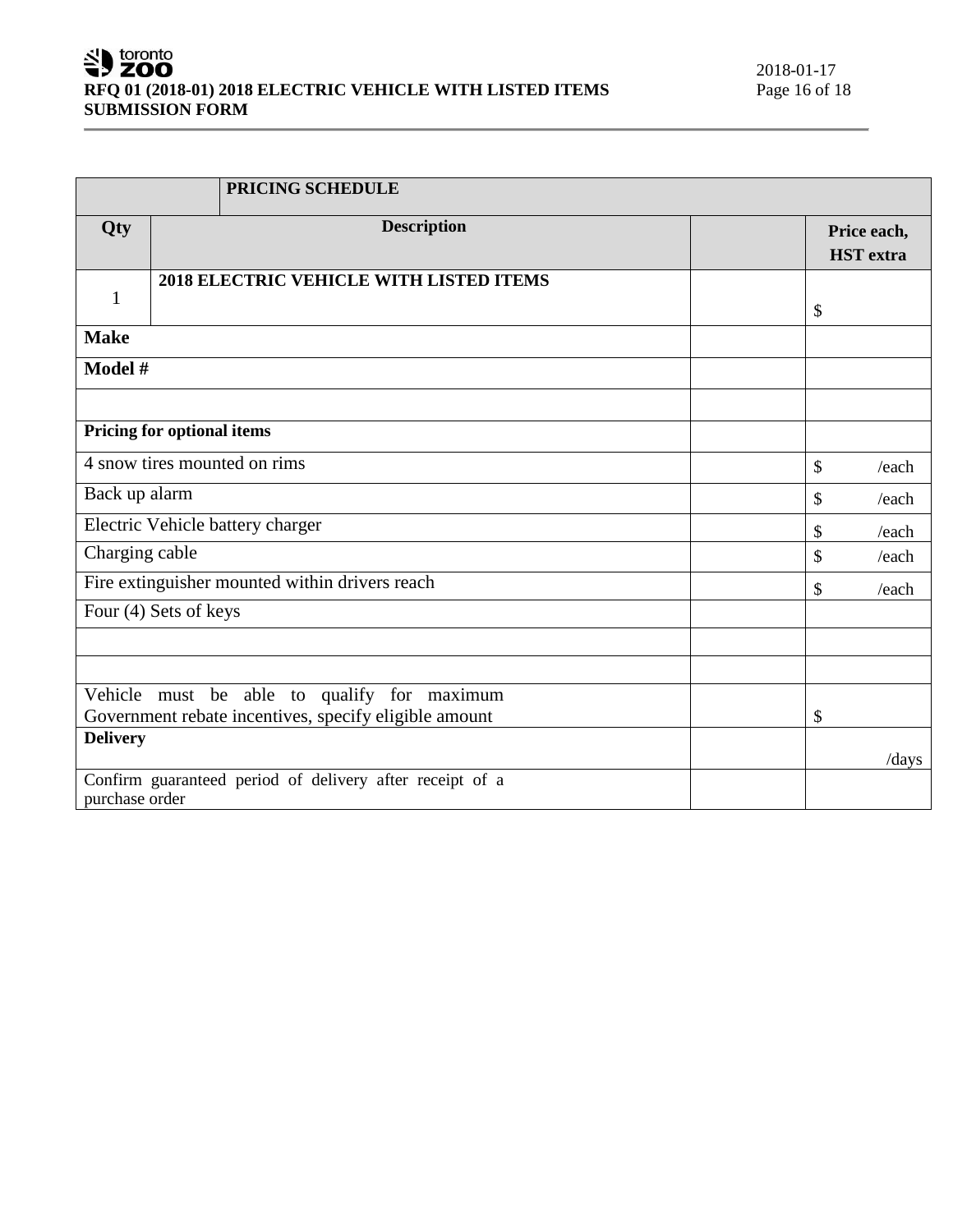# **SUBMISSION LABEL**

**This address label should be printed and affixed to the front of your sealed tender, quotation and proposal envelope/package submission. Toronto Zoo will not be held responsible for envelopes and packages that are not properly labeled or submitted to an address other than the one listed on this label.**

**Vendor Name** 

# **2018 ELECTRIC VEHICLE WITH LISTED ITEMS**

**Closing Date – Thursday 2018-02-01 by 1200 hours (noon), local time**

- - -

# **TO BE RETURNED TO**

**TORONTO ZOO C/O SUPERVISOR, PURCHASING & SUPPLY ADMINISTRATIVE SUPPORT CENTRE 361A OLD FINCH AVE. TORONTO, ONTARIO M1B 5K7**